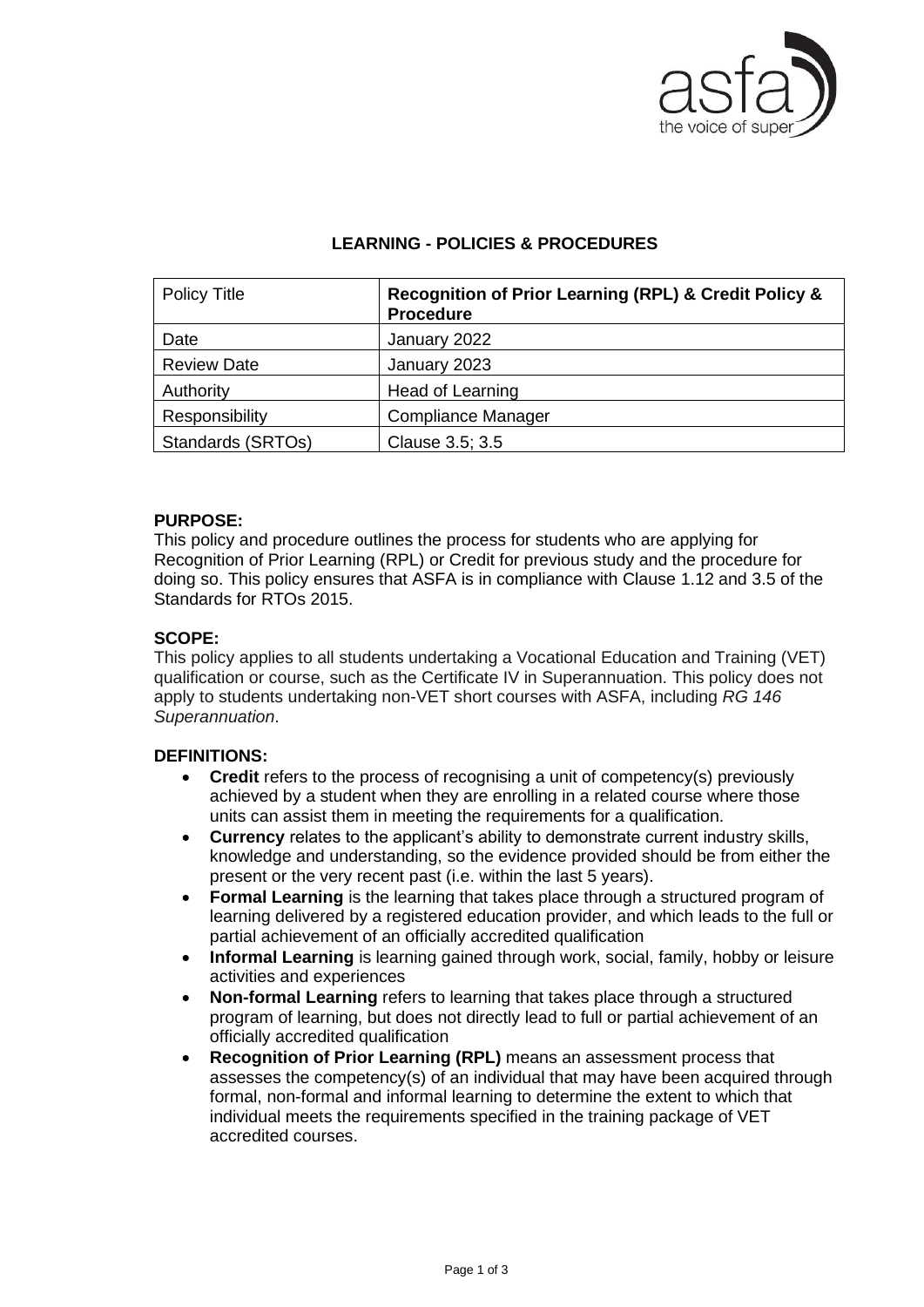

# **POLICY:**

- There are two types of prior learning which ASFA recognises:
	- o **RPL:** An assessment process to determine if prior learning undertaken through formal study, training or even life experience/work may meet the needs to be deemed "competent" in a specific unit of competency.
	- o **Credit:** refers to the process of recognising a unit of competency(s) previously achieved by a student when they are enrolling in a related course where those units can assist them in meeting the requirements for a qualification.
- RPL is different to Credit (a direct formal recognition process) as it is still an assessment process where the student is required to demonstrate skills and knowledge which have not yet been formally recognised.
- RPL at ASFA is conducted with the same rigor as any other form of assessment and students applying for RPL must submit evidence that demonstrates they have met the requirements of the tasks identified in the elements of the unit/s of competency and demonstrate they are capable of performing these tasks to an acceptable level.
- Due to licensing and regulatory requirements, RPL or Credit will not be granted for RG 146 or any non-VET courses or CPD products offered by ASFA and will only be granted for nationally recognised qualifications.
- ASFA will not require a student to repeat any unit or competency which they have already been deemed to be competent in unless there is a licensing or regulatory requirement that requires this.
- Where a student provides authenticated evidence of units or modules issued by another RTO or authorised issuing organisation, ASFA will provide Credit for that unit(s) of competency where it is a unit of competency listed in the student's course of enrolment with ASFA.
- Assessment of an individual's RPL application will be undertaken by suitably qualified assessors who meet the requirements as per ASFA's Skilled Trainers and Assessors Policy and Procedure.
- Where required, assessors will make reasonable adjustments to accommodate individual needs depending on literacy levels, cultural and educational background and experience of the student, provided that the student can demonstrate sufficient evidence of competency at the required standard.
- Students may obtain up to a maximum of 50% of an ASFA qualification via RPL or Credit.
- Where there is significant RPL or Credit granted, this may result in a reduction of the Course fees which will be advised at the time of application.
- Submission of an application for RPL or Credit does not mean that the student will be granted RPL or Credit in full or in part.
- Credit will only be granted for units of competency with the same unit code and title.
	- $\circ$  If the unit of competency has since been superseded as per the National Training Register, credit will only be granted if the new unit of competency is deemed to be equivalent to the superseded unit of competency as per the National Training Register.
	- o If the new unit of competency is not equivalent to the superseded unit of competency, the student may apply for RPL for the new unit of competency.

## **PROCEDURE:**

- Students who wish to apply for RPL or Credit are encouraged to contact ASFA prior to finalising enrolment to discuss their options.
- Staff will advise students of the process for applying for RPL or Credit, as well as the fees associated with the process.